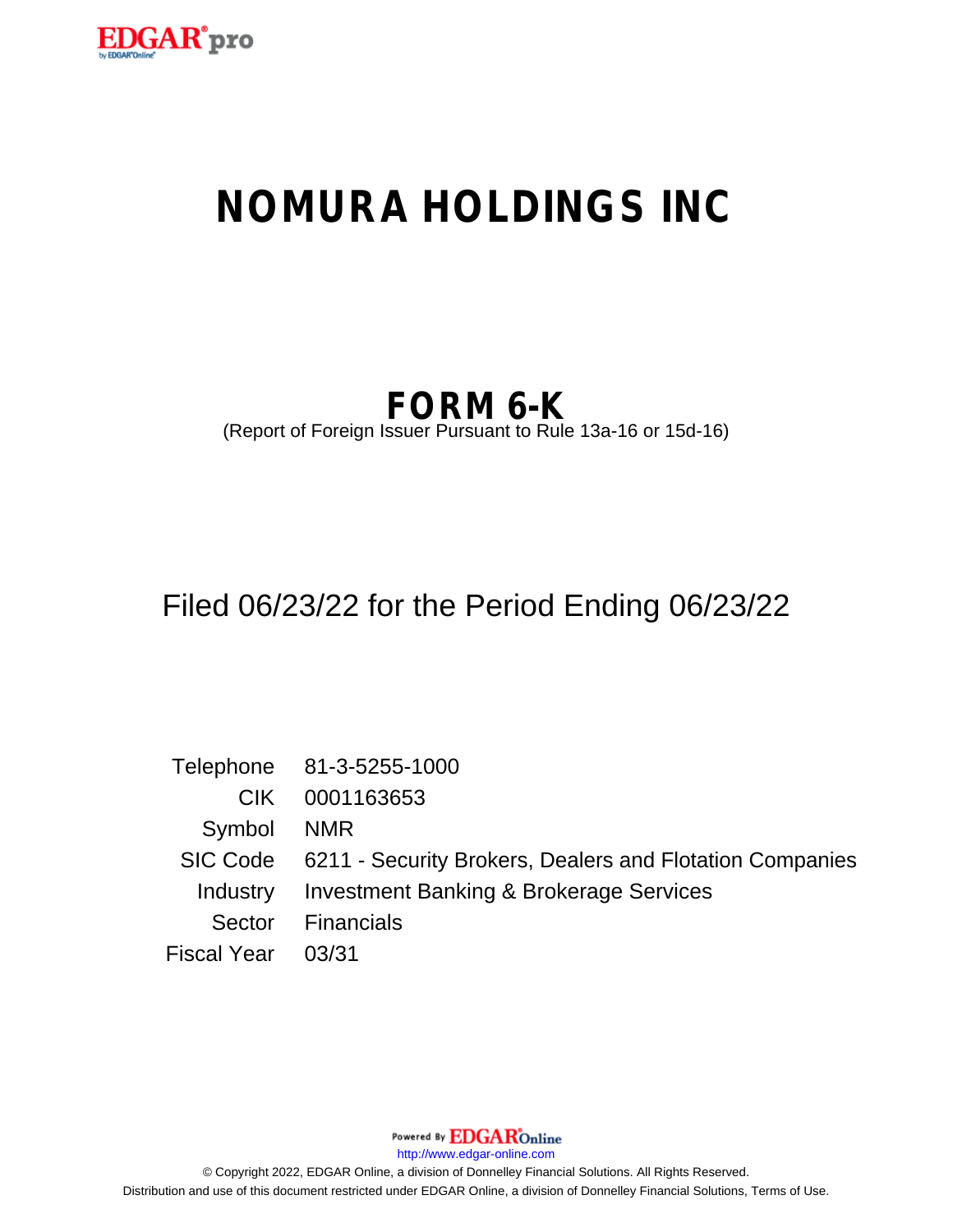### FORM 6-K

### **U.S. SECURITIES AND EXCHANGE COMMISSION**

Washington, D.C. 20549

**Report of Foreign Private Issuer** Pursuant to Rule 13a-16 or 15d-16 of the Securities Exchange Act of 1934

**Commission File Number: 1-15270** 

For the month of June 2022

### NOMURA HOLDINGS, INC.

(Translation of registrant's name into English)

13-1, Nihonbashi 1-chome Chuo-ku, Tokyo 103-8645

Japan

(Address of principal executive offices)

Indicate by check mark whether the registrant files or will file annual reports under cover Form 20-F or Form 40-F.

Form 20-F  $\overline{X}$  Form 40-F  $\overline{X}$ 

Indicate by check mark if the registrant is submitting the Form 6-K in paper as permitted by Regulation S-T Rule  $101(b)(1)$ :

Indicate by check mark if the registrant is submitting the Form 6-K in paper as permitted by Regulation S-T Rule  $101(b)(7)$ :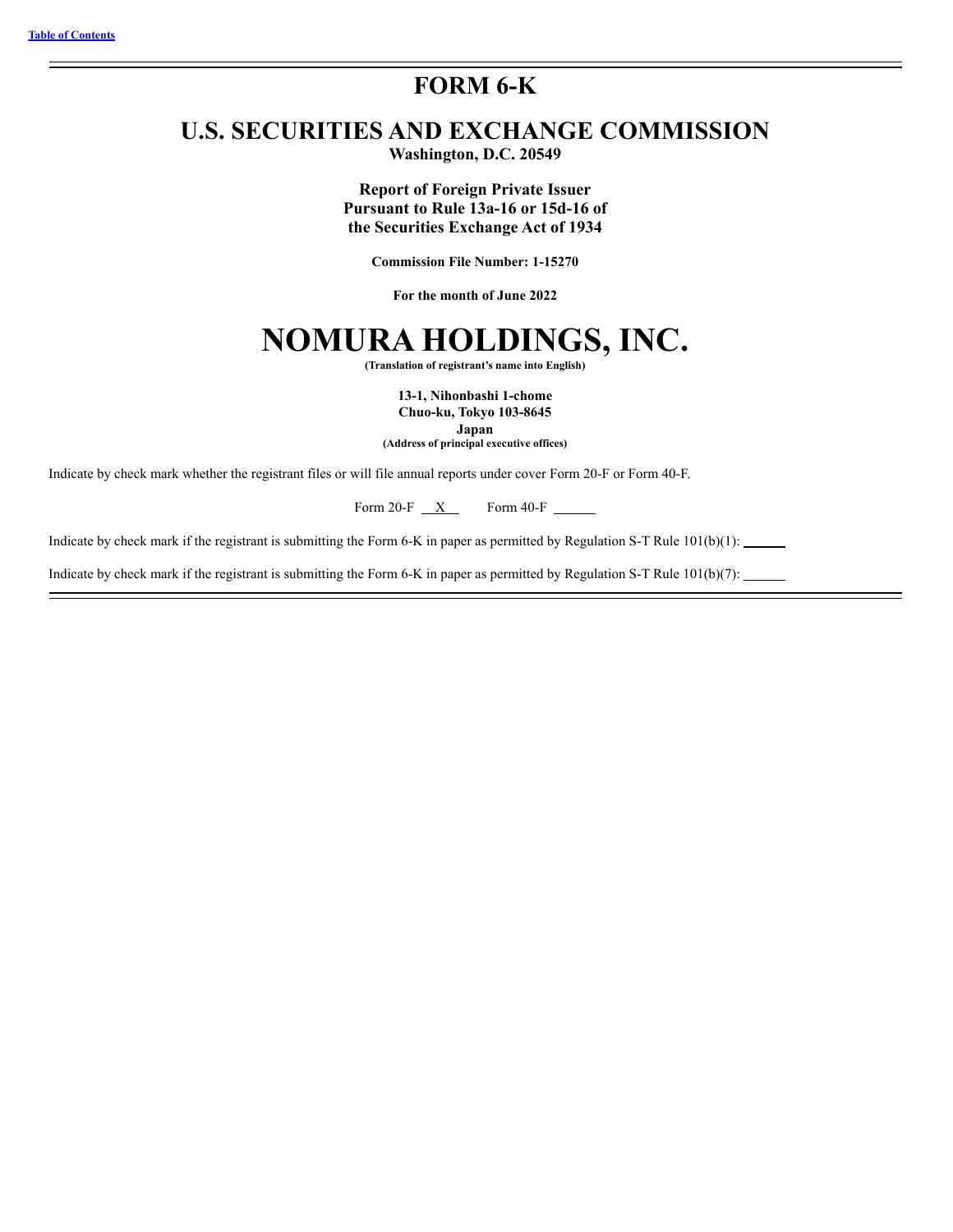Information furnished on this form:

#### <span id="page-2-0"></span>**EXHIBIT**

Exhibit Number 1. Nomura to [Announce](#page-4-0) First Quarter Operating Results on August 3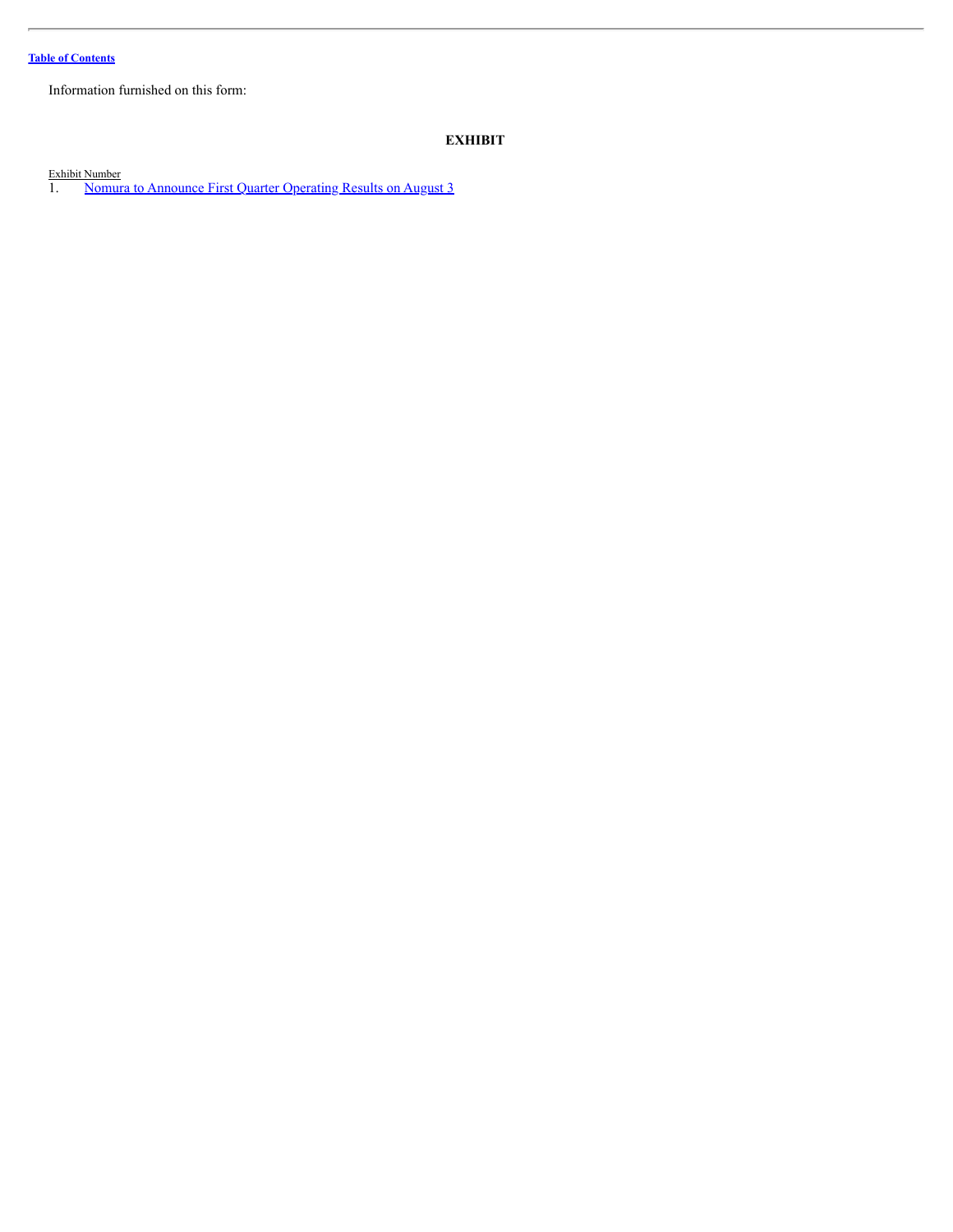#### **SIGNATURES**

Pursuant to the requirements of the Securities Exchange Act of 1934, the registrant has duly caused this report to be signed on its behalf by the undersigned, thereunto duly authorized.

NOMURA HOLDINGS, INC.

Date: June 23, 2022

By: /s/ Yoshifumi Kishida

Yoshifumi Kishida Senior Managing Director